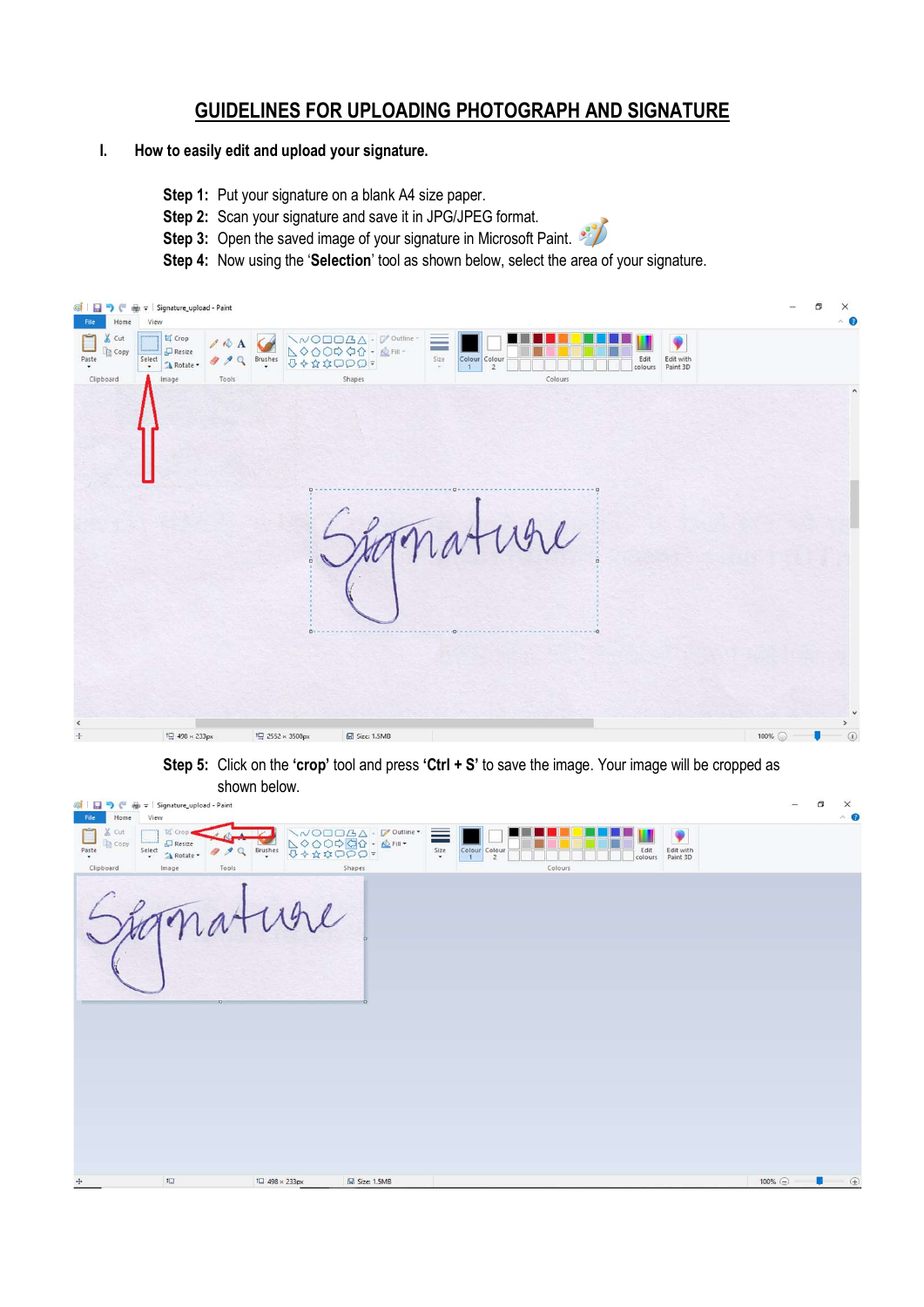



Step 7: Select the 'Pixels' option and uncheck the 'Maintain aspect ratio' checkbox first.

Step 8: Then fill in the horizontal value as: '155' and vertical value as '105'.

Step 9: Press 'OK' and then press 'Ctrl + S' to save the image. Make sure the size of your signature is Min size-10 KB & Max size–200 KB. (Now your signature is ready for upload with the required dimensions and size.)